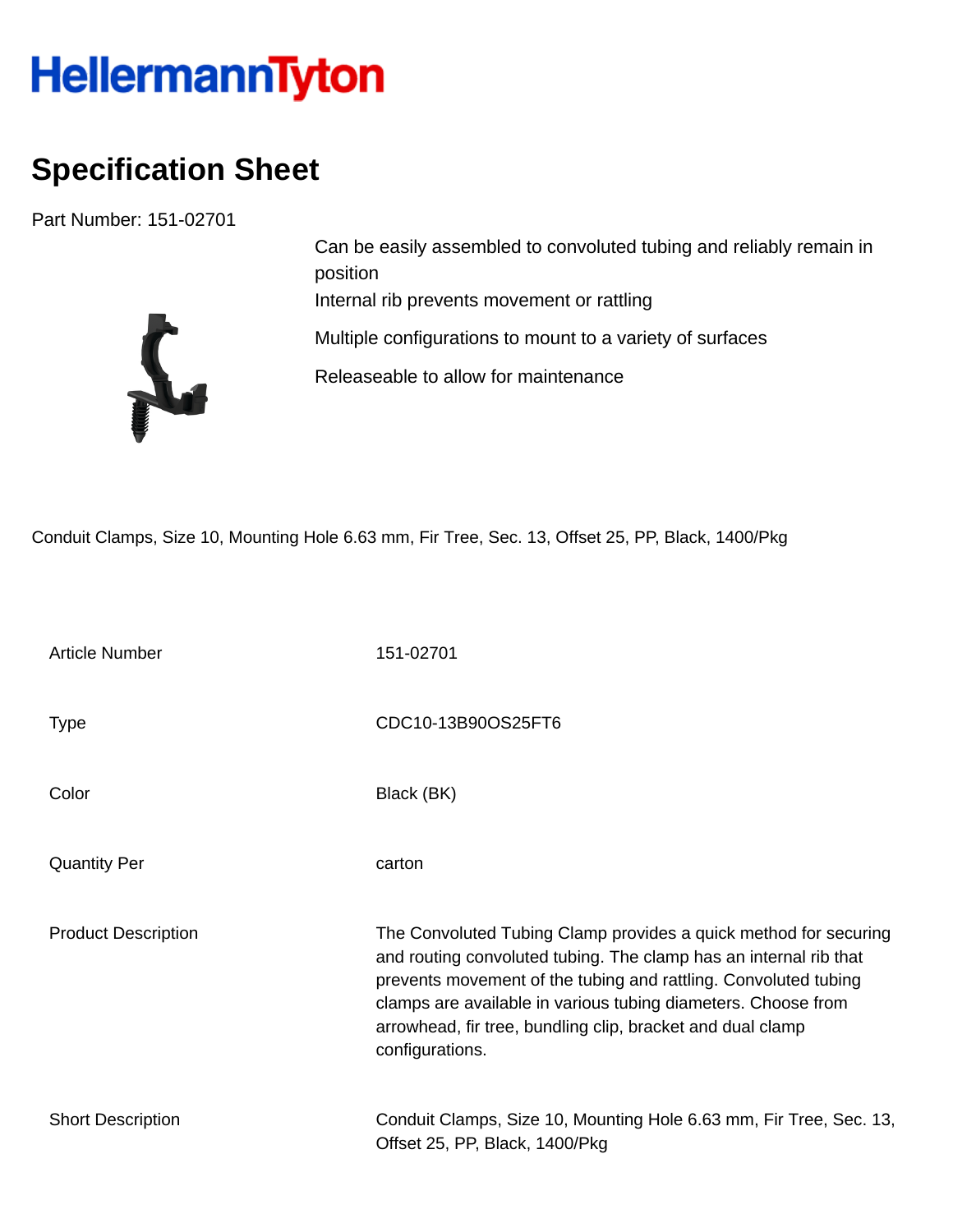| Length L (Imperial)                   | 1.86            |
|---------------------------------------|-----------------|
| Length L (Metric)                     | 47.3            |
| <b>Fixation Method</b>                | <b>Fir Tree</b> |
| Width W (Imperial)                    | 0.3             |
| Width W (Metric)                      | 7.6             |
| <b>Bundle Diameter Max (Imperial)</b> | 0.51            |
| <b>Bundle Diameter Max (Metric)</b>   | 13.0            |
| Height H (Imperial)                   | 2.3             |
| Height H (Metric)                     | 58.3            |
| Diameter D (Imperial)                 | 0.54            |
| Diameter D (Metric)                   | 13.6            |
| Mounting Hole Diameter D (Imperial)   | 0.25            |
| Mounting Hole Diameter D (Metric)     | 6.63 mm         |